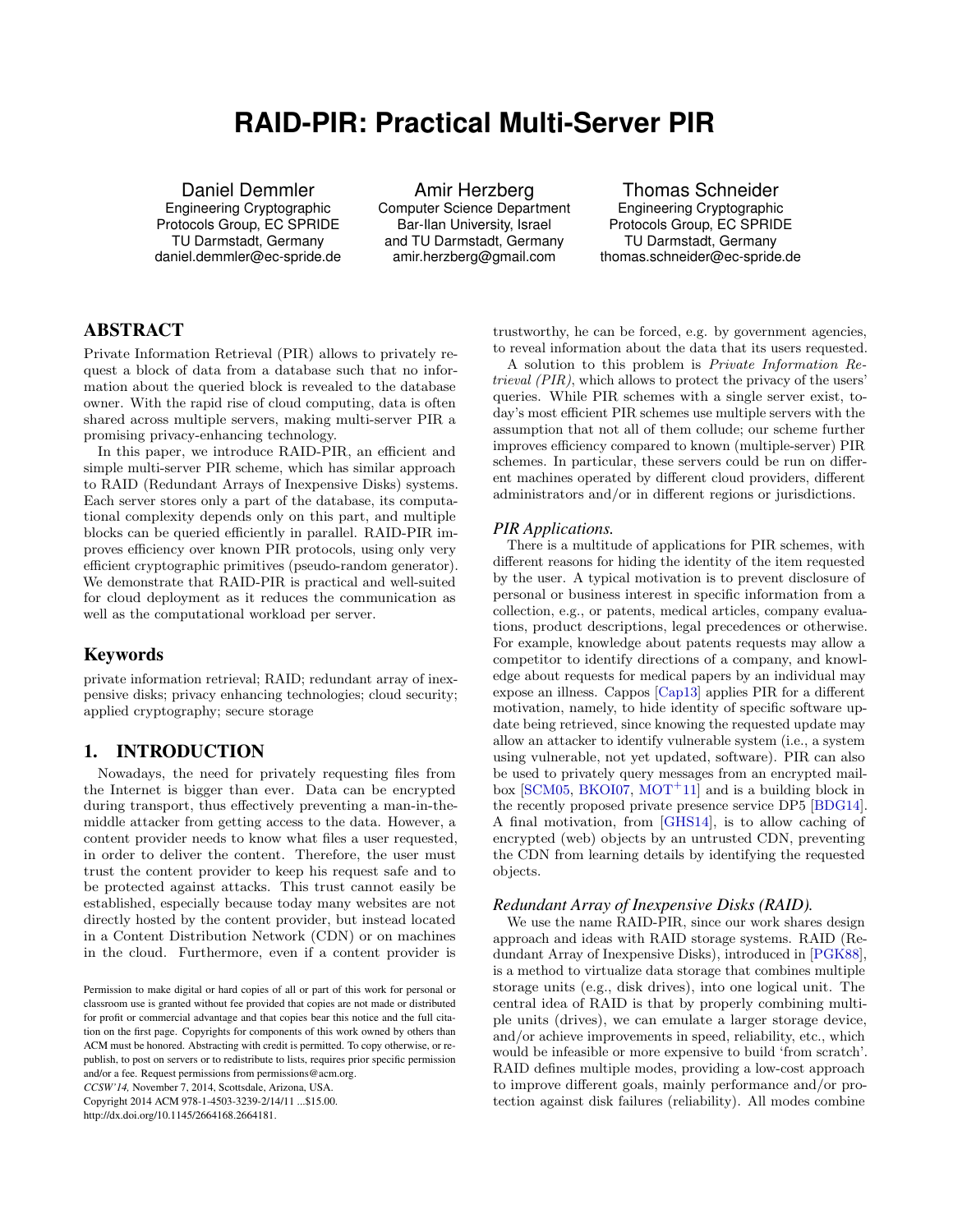the results from the multiple disks; they do it in different ways, but the combining operation is always very simple and efficient. In particular, for improving performance, data is striped over multiple disks that can be accessed in parallel. To protect against disk failures, data is either mirrored on multiple disks or additional parity information is stored that allows data recovery. Further details on different RAID levels are given in Appendix [A.](#page-11-2)

Our multi-server PIR scheme, RAID-PIR, has similar properties as a RAID system: the data is distributed to multiple servers (cf. RAID disks) for better performance, where each server stores only parts of the database. The data from the different servers is combined in a simple, efficient operation. The use of multiple server PIR implies that the entire system is trustworthy, even if some, but not all of the servers (cf. disks) are corrupted.

#### *Our Contributions.*

We present RAID-PIR, a family of multi-server PIR schemes that improve upon and generalize Chor et al.'s PIR protocol [\[CKGS95\]](#page-10-5) and have several desirable properties. RAID-PIR has a balanced workload amongst all participating servers, reduces the communication complexity, and uses only highly efficient cryptographic primitives, namely a pseudo-random generator. RAID-PIR has several parameters that allow adaption to the specific deployment scenario and trust assumptions: the number of available servers and the maximum number of servers that can collude. In RAID-PIR, we reduce the storage requirements for the servers as each server is comparable to a disk in a striped RAID that stores only a part of the database and computes only a part of the answer to a user's query. The user can even *query multiple blocks of data* in parallel for higher efficiency. Communication and computation requirements are reduced – in particular the upstream communication from the client to the servers. We provide an open-source Python implementation<sup>[1](#page-1-0)</sup> and performance benchmarks for our PIR schemes.

In Section [5,](#page-6-0) we discuss several deployment aspects, including preserving privacy when reading multiple-blocks concurrently, identifying the necessary blocks for a given query/file, and ensuring object integrity and availability in spite of server failures. Our approach, of building such features on top of RAID-PIR, allows us to maintain a very simple and extremely efficient PIR design, while providing practical solutions to failures, which other designs solve by non-trivial extensions and modifications to the PIR scheme, e.g., [\[DGH12,](#page-10-6) [OG11,](#page-10-7) [Gol07\]](#page-10-8).

#### *Outline.*

We summarize preliminaries in §[2.](#page-1-1) We detail Chor et al.'s PIR protocol and our RAID-PIR protocols in §[3](#page-2-0) and experimentally compare these protocols in §[4.](#page-5-0) We discuss applications and deployment aspects of RAID-PIR in §[5,](#page-6-0) give related work in §[6,](#page-9-0) and conclude in §[7.](#page-9-1)

# <span id="page-1-1"></span>2. PRELIMINARIES

In this section we give preliminaries on PIR, explain the multiple-servers PIR scenario (addressed in this work), and introduce notations used throughout this paper.

# 2.1 Private Information Retrieval

Private Information Retrieval (PIR) is a term introduced by Chor et al. [\[CKGS95\]](#page-10-5). It refers to the privacy-preserving querying of data by a client from one or multiple data sources, such that this data sources cannot infer any information about the query. In contrast to the client's query, the available data in the database is public and does not need to be protected from the client. This allows for a trivial solution: Sending the entire database to the client, who then performs his query locally. However, this may be impractical or expensive, for large databases. PIR schemes allow clients to retrieve data without exposing their privacy, and requiring less communication (cf. to sending entire DB), albeit with computational overhead. We focus on multiple-servers PIR schemes, which have lower computation complexity.

### *Multiple Server PIR Scenario.*

The content provider  $\mathcal{CP}$  provides data and distributes it to k servers  $S_i$  with  $1 \leq i \leq k$ . This is common practice for distributing data over the Internet in a large scale for the purpose of load balancing and scalability. The direct communication between clients and  $\mathcal{CP}$  should be kept to a minimum. A client  $\mathcal C$  wants to retrieve data from  $\mathcal{CP}$  and gets forwarded to several servers that deliver the requested data to him. The PIR protocols we consider here, are singleround protocols where C sends a query  $q_i$  to server  $S_i$  from whom he receives the answer  $a_i$ . An example setting with  $k = 3$  servers is depicted in Fig. [1.](#page-1-2)

The properties a PIR scheme must satisfy are that the client  $\mathcal C$  can recover his desired data (*correctness*), but neither the content provider  $\mathcal{CP}$  nor any combination of less than r servers  $S_i$  learns anything about the data the client is interested in from the client's queries (security).

<span id="page-1-2"></span>

Figure 1: Example PIR Setting with servers  $S_1, S_2, S_3$ . Dashed lines represent offline communication (see §[5.2\)](#page-8-0).

# <span id="page-1-3"></span>2.2 Notations

We denote the content provider as  $\mathcal{CP}$ , the k servers as  $\mathcal{S}_i$ with  $1 \leq i \leq k$ , and the client as C. The database DB consists of  $B$  blocks of size  $b$  bits each. The block at position  $j$  is denoted as block<sub>j</sub>. We partition the B blocks into k chunks, each containing  $\frac{B}{k}$  blocks of the database.

The protocol makes operations over vectors of size  $B$ ; in particular, for  $c \in [1, B]$ , the (B-bits) elementary vector  $e_c$ has a single bit set (to one) at position  $c$ , and all other bits are reset (zeros). For a given  $B-$ bit vector  $\alpha$ , the notation  $\alpha[i]$  refers to the *i*-th chunk of  $\alpha$ , i.e., the  $\frac{B}{k}$  bits beginning with  $(i - 1) \cdot \frac{B}{k}$ ; cf. §[3.2.1.](#page-2-1)

<span id="page-1-0"></span><sup>1</sup> <https://github.com/dd23/RAID-PIR>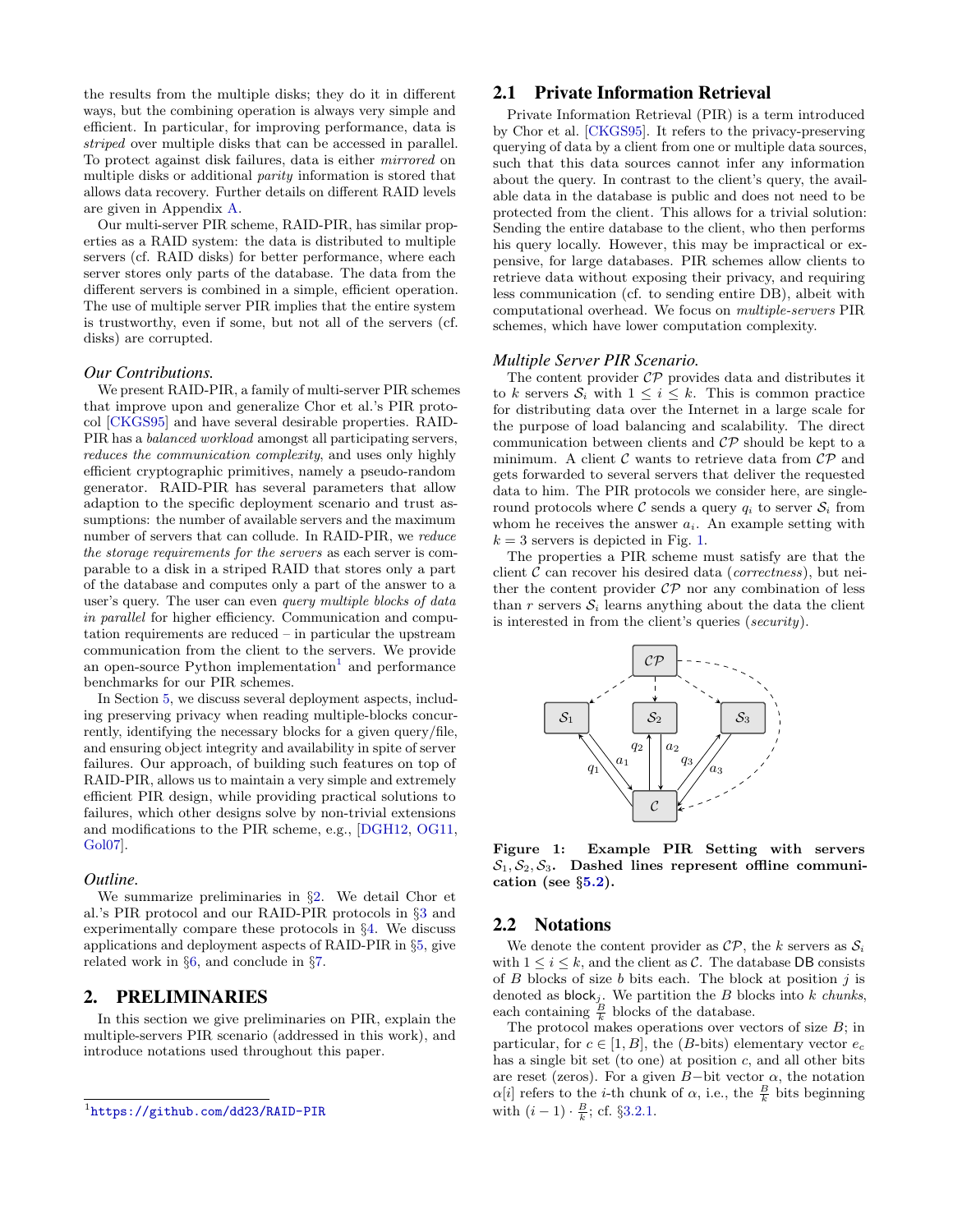From §[3.2.2,](#page-2-2) our PIR schemes also use a redundancy parameter  $2 \le r \le k$ , s.t. the scheme is secure as long as the number of colluding servers is less than r.

Finally, in §[3.2.3,](#page-2-3) we improve the performance using pseudorandom generator PRG, with security parameter  $\sigma$ . For simplicity, we use PRG $(s, i)$  to denote the *i*<sup>th</sup> 'block' of  $\frac{B}{k}$ bits output by PRG for seed  $s \in \{0,1\}^{\sigma}$ .

# <span id="page-2-0"></span>3. PROTOCOL OVERVIEW

Our work is based on Chor et al.'s linear summation PIR system for multiple servers [\[CKGS95\]](#page-10-5), which we denote as CKGS in the following. Following earlier work, e.g., [\[Cap13\]](#page-10-0), we query blocks of data instead of single bits to improve efficiency. The overall goal is to allow privacy-preserving retrieval of data and outsourcing of workload from CP to the PIR servers  $S_i$ . After introducing a slightly modified variant of the original CKGS scheme in §[3.2.1,](#page-2-1) we present our improved PIR schemes.

## 3.1 Setup

Before clients can privately retrieve data, the content provider  $\mathcal{CP}$  has to setup the database DB of his files and distribute it to the servers. This is realized by partitioning all available data into  $B$  blocks of size  $b$  bits and sending them to the servers. The mapping of actual files to blocks is discussed in §[4.1.](#page-5-1)

# <span id="page-2-5"></span>3.2 Privately Requesting Files

The client  $\mathcal C$  is interested in one or multiple blocks and wants to request them in a privacy-preserving fashion from the available servers.

## <span id="page-2-1"></span>*3.2.1 A Variant of CKGS [\[CKGS95\]](#page-10-5)*

In the following we describe a slightly modified variant of the original CKGS scheme that has the same properties in terms of complexity, but with the structure of our improved protocols presented in the following sections. For completeness, we give the original CKGS protocol in Appendix [B.](#page-11-3)

As in  $[CKGS95]$ , the client  $C$  is interested in privately querying  $block_c$  and represents this plaintext query as the elementary vector  $e_c$  (i.e., a vector of  $B$  bits where the  $c$ -th bit is set to one and all other bits are zero). Also, the queries received by each server, appear random; only the XOR of all queries equals to the plaintext query  $e_c$ . However, differently from [\[CKGS95\]](#page-10-5), in our variant all servers and queries are 'symmetrical', as follows.

As depicted in Fig. [2,](#page-2-4) we partition each query into  $k$  chunks, where  $k$  is the number of servers. A chunk, i.e., a column in Fig. [2,](#page-2-4) spans  $B/k$  adjacent blocks of the DB and hence contains  $B/k$  bits. As shown in Fig. [2,](#page-2-4) the query sent to server i contains random bits  $rnd_i[x]$  for all the chunks  $x \neq i$ . Chunk i is denoted  $flip_i$ , and is computed to cancel out all the other (randomly chosen) chunks  $\text{rnd}_i[i]$  sent to other server j, leaving exactly  $e_c[i]$ , i.e.,

$$
\mathsf{flip}_i \leftarrow e_c[i] \oplus \bigoplus_{j \in \{1, ..., k\} \setminus i} \mathsf{rnd}_j[i],
$$

where  $e_c[i]$  is the *i*-th chunk of elementary vector  $e_c$ , cf. Fig. [2.](#page-2-4)

Each request  $q_i$  that C sends to server  $S_i$  for  $i \in \{1, \ldots, k\}$ contains one flip chunk and  $k-1$  randomly chosen rnd chunks, and hence has a total length of B bits. The idea of distributing the flip chunks to multiple queries can be seen as analogous to RAID-5 (Rotating Parity), where parity information is distributed over all disks (cf. Appendix [A\)](#page-11-2).

As in [\[CKGS95\]](#page-10-5), the servers' responses have length of b bits each, and are the XOR of all blocks that the user requested in his query, i.e. if the bit at index  $j$  was set in the client's query, the server XORs block<sub>i</sub> into his response. When the client has received the replies from all  $k$  servers he calculates the XOR of all responses and gets  $block_c$ , as all other blocks are contained an even number of times and cancel out due to the XOR. See Fig. [2.](#page-2-4)

 $\mathcal{L}_{\mathcal{A}}$ 

<span id="page-2-4"></span>

|         | $q_1$   | 狗佛     | (00/2)       | (00/3)        | rnd (14             |
|---------|---------|--------|--------------|---------------|---------------------|
| queries | $q_2$   | xnessx | 神吟           | (100)         | rnd <sub>2</sub> /4 |
| 4       | $q_3$   | mdsli  | $rad_{32}$   | <b>Aut</b>    | $r_0d_3$ 4          |
| چ       | $q_4$   | mdall  | <b>FROAD</b> | <b>YNG SA</b> | 神経                  |
|         | $e_3 =$ | 00100  | 00000        | 00000         | 00000               |

÷

Figure 2: CKGS: The queries  $q_i$  sent by the client to servers  $S_i$  and their XOR. Here,  $k = 4$  servers and  $B = 20$  blocks. The block that the client is interested in has index 3, as the third bit is set to 1.

### <span id="page-2-2"></span>*3.2.2 Using more than* r *servers*

As our first optimization of Chor et al.'s protocol we introduce the redundancy parameter r with  $2 \le r \le k$  which gives the minimum number of servers that need to collude in order to recover the block that is queried. In our protocol depicted in Fig. [3,](#page-3-0) the redundancy parameter specifies the number of chunks in each query and how often the chunks overlap throughout all queries, thus setting the storage requirements of the servers and the security of our scheme. Each of the k servers stores only  $(r/k) \cdot B$  blocks of the DB, and each query now consists of r chunks, with a length of  $B/k$  bits each. A small  $r$  parameter allows to reduce the percentage of the DB each server has to store and the length of each query to a fraction of  $r/k$ , but also reduces the protection against colluding malicious servers. Hence, the redundancy parameter  $r$  allows a trade-off between storage/communication and security and can be chosen in accordance with the deployment scenario and trust assumptions. For  $r = k$  we obtain exactly the variant of the original CKGS scheme described in §[3.2.1;](#page-2-1) for better performance, use more servers (with fixed  $r$ ).

Our idea stems from the striping technique used in RAID systems, where data is distributed over multiple disks in order to improve efficiency. However, to achieve security we have to also rely on mirroring, in order to protect against colluding servers. Our partially overlapping structure of chunks is comparable to a hybrid of RAID-0 (Striping) and RAID-1 (Mirroring), cf. Appendix [A.](#page-11-2) An example of the partitioning into chunks and the use of the redundancy parameter  $r$  is depicted in Fig. [3.](#page-3-0)

#### <span id="page-2-3"></span>*3.2.3 SB: Single Block Queries with Seed Expansion*

As the next optimization we make use of a pseudo random generator (PRG) to further improve the communication complexity by reducing the size of the queries. The first chunk of each query is chosen as before and sent as a bit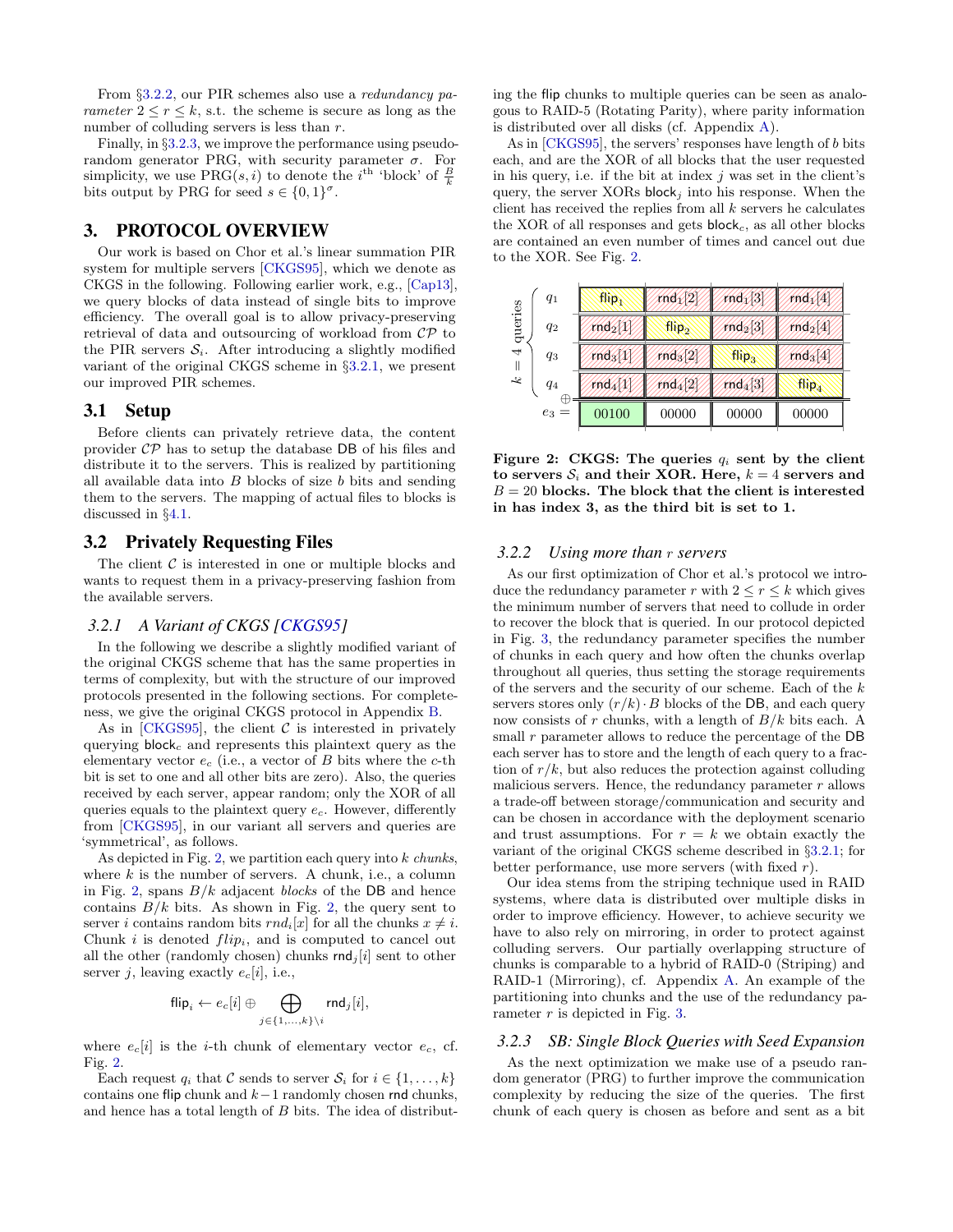<span id="page-3-0"></span>

Figure 3: PIR with Redundancy Parameter r: Queries  $q_i$  sent by the client to server  $S_i$  and their XOR. Here,  $k = 4$  servers, redundancy parameter  $r = 3$ , and  $B = 20$  blocks. The block that the client is interested in has index 3, as the third bit is set to 1.

string, while the remaining  $r - 1$  chunks are generated from a PRG and expanded from a seed s of length  $\sigma$  bits, where  $\sigma$ is the symmetric security parameter (set to 128 bit in our implementation). The seed expansion is depicted in Fig. [4.](#page-3-1)

This technique reduces the communication complexity, as soon as the symmetric security parameter  $\sigma$  is smaller than  $B(r-1)/k$ , at the cost of the evaluation of few symmetric cryptographic operations, and is very effective for large databases with a high number of blocks  $B$ . The efficiency of the PIR scheme is improved, since typically an end user's upstream is significantly slower than his downstream. Therefore, reducing the amount of data a user has to send to the servers will reduce the overall protocol runtime. We argue that, for large number of blocks  $B$ , the additional costs of evaluating a small number of symmetric cryptographic operations, e.g., by instantiating the PRG with AES, are very low compared to the bandwidth savings, especially due to the massive increase of computational power and the availability of the AES-NI instruction set for efficient evaluation of symmetric cryptographic operations. See results in §[4.](#page-5-0)

The servers' replies are identical to the ones in the original protocol. The trick is to flip the bit at the beginning of the query, in the chunk that is not generated by a PRG. All queries start with such a chunk, and therefore all servers are equally likely to receive the query with the flipped bit.

We can combine this technique with the redundancy parameter to further increase efficiency. We refer to the scheme that uses chunks, the redundancy parameter  $r$ , and the seed expansion to query a one block as single block scheme SB. A formal description of SB is given in Algorithm [1.](#page-4-0)

From §[3.2.3,](#page-2-3) our schemes use a security parameter

<span id="page-3-1"></span>



### <span id="page-3-3"></span>*3.2.4 MB: Multiple Block Queries*

Finally, we extend the protocol to allow  $\mathcal C$  to request multiple blocks with a single query. For this, the servers reply with one block per query chunk and calculate the XOR of each response block only within each chunk. The size of the reply from each server to  $C$  is increased from b bits to  $r \cdot b$  bits. This approach has the limitation, that the requested blocks must be located in different locations of the DB, as they must be queried in different chunks. Every chunk can contain at most one block of data, comparable to the original scheme, where every block has to be queried separately. However, we argue that the assumptions of blocks being located in different chunks is practical, especially for requests of a large amount of data. An example of the parallel query is depicted in Fig. [5.](#page-3-2)

We refer to the scheme, that incorporates all of our optimizations and that allows to query up to  $k$  blocks with one query as multi block scheme MB. A formal description of MB is given in Algorithm [1.](#page-4-0)

<span id="page-3-2"></span>

|                          |       | $r=3$ chunks |                |        |              |
|--------------------------|-------|--------------|----------------|--------|--------------|
|                          | $q_1$ | 例形           | rad/2          | maxs   |              |
| 4 queries                | $q_2$ |              | 网质             | rnd2/3 | rndzA        |
| ∥                        | $q_3$ | mdsA         |                | 新闻     | <b>rnd34</b> |
| Υ                        | $q_4$ | rndssx       | <b>rnd (2)</b> |        | 細度           |
| $e_3 e_9 e_{14} e_{16}=$ |       | 00100        | 00010          | 00010  | 10000        |

Figure 5: MB: The queries  $q_i$  sent by the client to server  $S_i$  and their XOR. Here,  $k = 4$  servers, redundancy parameter  $r = 3$ , and  $B = 20$  blocks. The client queries for the blocks 3, 9, 14, and 16 in parallel.

This optimization is again inspired by RAID, since blocks can be read from multiple disks in parallel. However, similar to RAID-5 (Rotating Parity) and RAID-0 (Striping), blocks can only be queried in parallel if they are located on different disks, cf. Appendix [A.](#page-11-2)

## 3.3 Analysis

In the following we analyze the complexity, correctness, and security of our PIR schemes.

#### *3.3.1 Complexity and Efficiency*

The complexities and efficiency of the PIR schemes described in §[3.2](#page-2-5) are summarized in Tab. [1.](#page-4-1)

Our improved PIR protocols are well-suited for cloud-based applications where customers are charged for server computation and communication to/from the cloud. In contrast to the original Chor protocol [\[CKGS95\]](#page-10-5), where multiple servers are used only to increase the security of the protocol, our protocols can use multiple servers for better efficiency, similar to the properties of a RAID system: for  $k$  servers, the upload communication from the client to each server is only about  $1/k$ -th of the original communication and when using redundancy parameter  $r = 2$ , each server loads and processes only about  $1/k$ -th of the blocks in the database.

We note that queries are sent to the servers concurrently with responses sent back from the servers; hence, the commu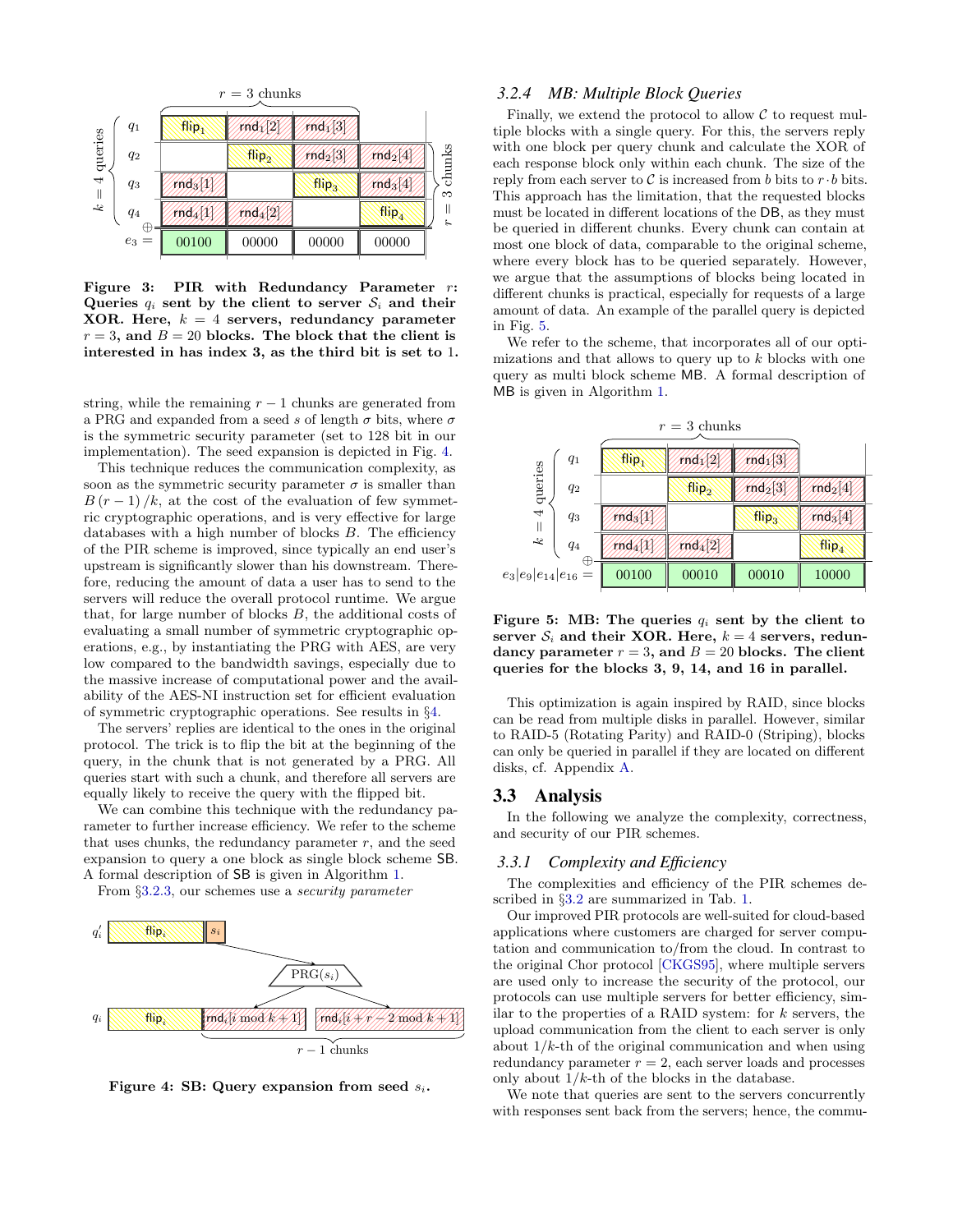<span id="page-4-0"></span>Algorithm 1 Description of our PIR schemes for retrieving a single block (SB) (cf. §[3.2.3\)](#page-2-3) or multiple blocks in parallel (MB) (cf.  $\S 3.2.4$ ). See notations in  $\S 2.2$ .

**Input:** (SB) single block block<sub>c</sub> or (MB) k blocks block<sub>c</sub>[i] for  $i \in \{1, ..., k\}$ 1. C randomly picks the seeds  $s_i \in_R \{0,1\}^\sigma$  for  $i \in \{1,\ldots,k\}$ . 2. C expands each seed  $s_i$  to generate the  $r-1$  chunks  $\text{rnd}_i[j] \leftarrow \text{PRG}(s_i, j)$  for  $j \in \{(i \text{ mod } k) + 1, \ldots, (i + r - 1)\}$  $2 \mod k + 1$ . 3. For each i, C sets the chunk flip<sub>i</sub> as the XOR of the r chunks  $\text{rnd}_j[i]$  in column i:  $\textsf{flip}_i \leftarrow \bigoplus_j \textsf{rnd}_j[i] \text{ with } j = (i-1 \mod k) + 1, (i-2 \mod k) + 1, \ldots.$ 4. (SB) C identifies the flip chunk that contains block<sub>c</sub> (the block C is interested in) and flips the bit at the corresponding position. (MB) C identifies all flip chunks that contain a block<sub>c</sub>[i] he is interested in and flips the bit at the corresponding positions. 5. C sends the queries  $q_i'$  consisting of one flip chunk and one seed  $s_i$  to the servers  $S_i$ . 6. S<sub>i</sub> expands his seed s<sub>i</sub> to generate  $r-1$  random chunks  $\text{rnd}_i[j] = \text{PRG}(s_i, j)$  for  $j \in \{(i \mod k) + 1, \ldots, (i + j)$  $r-2 \mod k + 1$  and gets his full query  $q_i$ , as depicted in Fig. [4.](#page-3-1) 7. (SB)  $S_i$  calculates his answer  $a_i \leftarrow \bigoplus_{x \in q_i} \mathsf{block}_x$  and sends answer  $a_i$  to  $\mathcal{C}$ . (MB) For each of the r chunks j,  $S_i$  calculates  $a_i[j] \leftarrow \bigoplus_{x \in q_i[j]} \text{block}_x$  and sends all  $a_i[j]$  blocks to C. 8. (SB) C calculates the plaintext block by XORing the k answers: block<sub>c</sub>  $\leftarrow \bigoplus_{1 \leq i \leq k} a_i$ . (MB) For each chunk j,  $C$  calculates the plaintext block by XORing the  $r$  answers in column j: block<sub>c</sub>[j]  $\leftarrow \bigoplus_i a_i[j]$  with  $i = (j - 1 \mod k) + 1, (j - 2 \mod k) + 1, \dots$ 

<span id="page-4-1"></span>Table 1: Comparison of complexity and efficiency of the original Chor PIR scheme with our optimizations from §[3.2.](#page-2-5) k: #servers, r: redundancy parameter  $(2 \le r \le k)$ , B: #blocks, b: block size,  $\sigma$ : security parameter.

|                                                   | CKGS95          | §3.2.2            | SB §3.2.3                                                   | $MB$ $\S3.2.4$           |
|---------------------------------------------------|-----------------|-------------------|-------------------------------------------------------------|--------------------------|
| Upload: Query length $ q_i $ [bit]                | В               | $(r/k) \cdot B$   | $(1/k) \cdot B + \sigma$                                    | $(1/k) \cdot B + \sigma$ |
| Download: Answer length $ a_i $ [bit]             | b               |                   |                                                             | $r \cdot h$              |
| Server Computation [#blocks to load and XOR]      | B/2             | $(r/k) \cdot B/2$ | $(r/k) \cdot B/2$                                           | $(r/k) \cdot B/2$        |
| Server Storage [#blocks]                          | B               | $(r/k) \cdot B$   | $(r/k) \cdot B$                                             | $(r/k) \cdot B$          |
| Client Computation $[\text{\#pseudorandom bits}]$ | $(k-1) \cdot B$ | $(r-1) \cdot B$   | $(r-1) \cdot B$                                             | $(r-1)\cdot B$           |
| Result blocks per query                           |                 |                   |                                                             |                          |
| Security Level (max. #colluding servers)          | $k-1$           | $r-1$             | $r-1$                                                       | $r-1$                    |
| Maximum communication efficiency                  | $b/(kB+kb)$     |                   | $b/(rB + kb)$ $b/(B + k\sigma + kb)$ $b/(B/k + \sigma + b)$ |                          |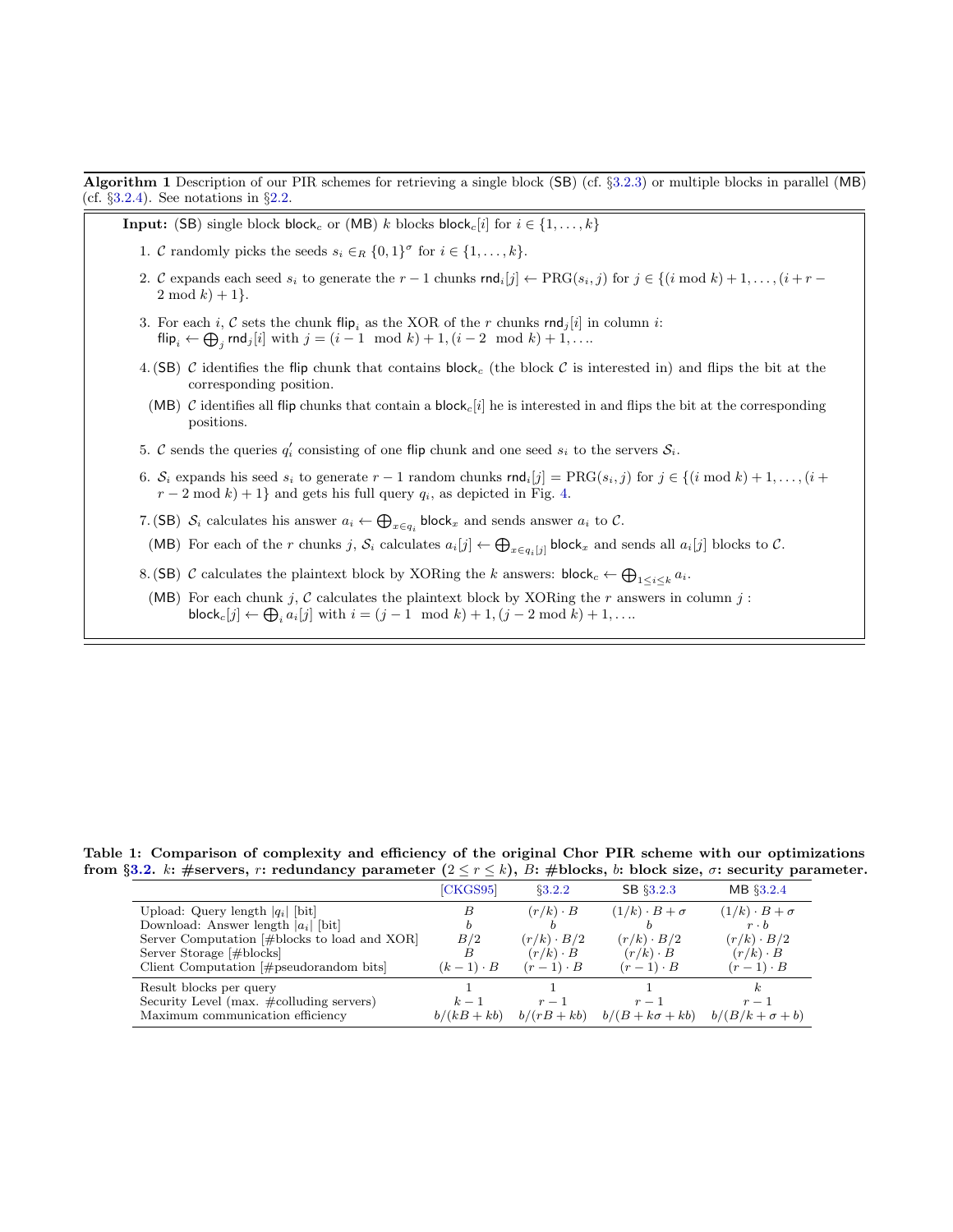nication delay is essentially the maximum, rather than the sum, of the upload (query) and download (response) times.

### *3.3.2 Correctness*

Our proposed PIR schemes are adaptations of the original CKGS scheme. The main difference is that we do not compute the XOR over the entire database, but over smaller chunks (column-wise). Therefore, correctness carries over from the original CKGS scheme [\[CKGS95\]](#page-10-5).

### *3.3.3 Security*

The security of the schemes of §[3.2.1,](#page-2-1) §[3.2.2](#page-2-2) follows trivially using the same proof as of the original scheme, see [\[CKGS95\]](#page-10-5). Intuitively, for each column  $i$ , the flip<sub>i</sub> chunk is the XOR of  $r - 1$  random (rnd) values. Therefore, these flip chunks can be seen as an  $r$ -out-of- $r$  XOR-based secret sharing of either the zero-vector or an elementary vector with the single bit set to one in which the client is interested. From the security of the secret sharing scheme follows that a collusion of up to  $r - 1$  servers cannot gain any information about the block the client is interested in.

The security of the SB scheme, of §[3.2.3,](#page-2-3) follows by standard reduction to the security of the PRG used. Namely, if the SB scheme is leaks information, then we can distinguish between the strings produced by the PRG vs. truly random strings of the same length, by running the protocol with the given bits and checking if the attacker can learn information (which is proven impossible using truly random bits, see above and in [\[CKGS95\]](#page-10-5)).

The security of the MB scheme, of §[3.2.4,](#page-3-3) also follows by a simple reduction argument, this time reducing to the SB scheme. Namely, assume an attacker can leak information from the MB scheme (but not from the SB scheme); for simplicity, assume this holds for the case shown in Fig.  $5$ . Then the attacker runs four queries against the SB scheme, each time for block from a different chunk, and then XORs the views received by the corrupt servers; this is equivalent to a single run of the MB algorithm, so we can use the attack on MB to leak information - which contradicts the security of the SB scheme. Note that for convenience, we ignored here the fact that both SB and MB use pseudorandom strings (which can be easily dealt with as explained in previous paragraph).

Note that to additionally achieve security against external man-in-the-middle attackers, the client can connect to the servers via secure channels.

### 3.4 Further Improvements

The implementations of all PIR schemes described in §[3.2](#page-2-5) can be further improved as detailed next.

#### *Precomputation at Servers.*

It is possible to reduce the computational complexity for the servers at the cost of additional storage as proposed in [\[BIM00\]](#page-10-9). For this, each server precomputes all possible combinations of XOR for subsets of length  $\ell$  of the data and stores the results on disk. This technique reduces each server's computational workload by a factor of  $\ell$  while increasing its storage by a factor of  $2^{\ell}/\ell$ .

#### *Memory Efficient PIR.*

The PIR schemes can be implemented with low memory for the client. This makes them well-suited for resource-limited devices, such as web browsers, smartphones, embedded systems, or smartcards. For this, we instantiate the PRG with a block cipher in counter mode and iteratively compute the queries column-wise and chunk by chunk.

# <span id="page-5-0"></span>4. IMPLEMENTATION & BENCHMARKS

We base our implementations on the publicly available code of upPIR [\[Cap13\]](#page-10-0) which implements the original protocol of Chor et al. [\[CKGS95\]](#page-10-5). We modified the existing Python code and implemented our improved PIR protocols described in §[3.2:](#page-2-5) support for redundancy parameter  $r$  (§[3.2.2\)](#page-2-2), smaller upload by using a PRG for the queries  $(SB - \S3.2.3)$  $(SB - \S3.2.3)$ , and enabling parallel requests ( $MB - \S 3.2.4$ ). We set the security parameter to  $\sigma = 128$  and instantiate the PRG with AES128-CTR. In §[4.2](#page-5-2) we compared performance of our different variants to that of [\[CKGS95\]](#page-10-5), and in §[4.3](#page-6-1) we compared to the best-effcient robust PIR algorithm (to the best of our knowledge), [\[Gol07\]](#page-10-8), using the implementation in  $[GDL<sup>+</sup>14]$  $[GDL<sup>+</sup>14]$ .

# 4.1 System Description

The upPIR system has two phases, a setup phase run between the content provider and the servers, and a PIR phase run between the client and the servers as described next.

#### <span id="page-5-1"></span>*Setup Phase.*

The content provider  $\mathcal{CP}$  sets up the database DB of his files by partitioning all available data into  $B$  blocks of size  $b$ . For this,  $\mathcal{CP}$  creates a *manifest file* that maps every file to one or multiple blocks. Every block has a unique index and its content can optionally be hashed with a secure hash function in order to guarantee its integrity and thereby allowing to identify malicious servers. The manifest file is static and identical for all clients and servers. The partitioning is done in a compact way, such that files can start in the middle of a block, thus wasting no storage space. The files to be distributed and the manifest file are sent to all servers.

### *PIR Phase.*

The client  $\mathcal C$  requests the manifest file in order to determine what data is available and for creating his query to the servers. With the manifest file, he identifies the blocks he is interested in and runs the PIR protocol with the servers (cf. §[3.2\)](#page-2-5).

# <span id="page-5-2"></span>4.2 Benchmark Results

We benchmark our PIR schemes for different parameters and deployment scenarios. We deploy the  $k$  servers as m3.large instances on Amazon EC2. The client is a local desktop computer with 4 GB RAM and an AMD hexacore CPU with 3.3 GHz. As DB we use a recent release of Ubuntu security updates, containing 964 updates adding up to a total size of 3.8 GB. The average file size of the DB is 4 MB, while the median file size is only 267 kB, as many small patches are contained. We run each experiment 5 times and give the average runtimes.

#### *Varying Block Size.*

In our first set of experiments, shown in Fig. [6,](#page-7-0) we fix the number of servers to  $k = 3$  and the redundancy parameter to  $r = 2$ . We vary the block size b from 16 kB to 4 MB depicted on the x-axis and plot the total runtime for the different PIR schemes on the y-axis (CKGS  $\S 3.2.1, r = 2 \S 3.2.2$  $\S 3.2.1, r = 2 \S 3.2.2$  $\S 3.2.1, r = 2 \S 3.2.2$ , SB §[3.2.3,](#page-2-3) and MB §[3.2.4\)](#page-3-3). We use two different network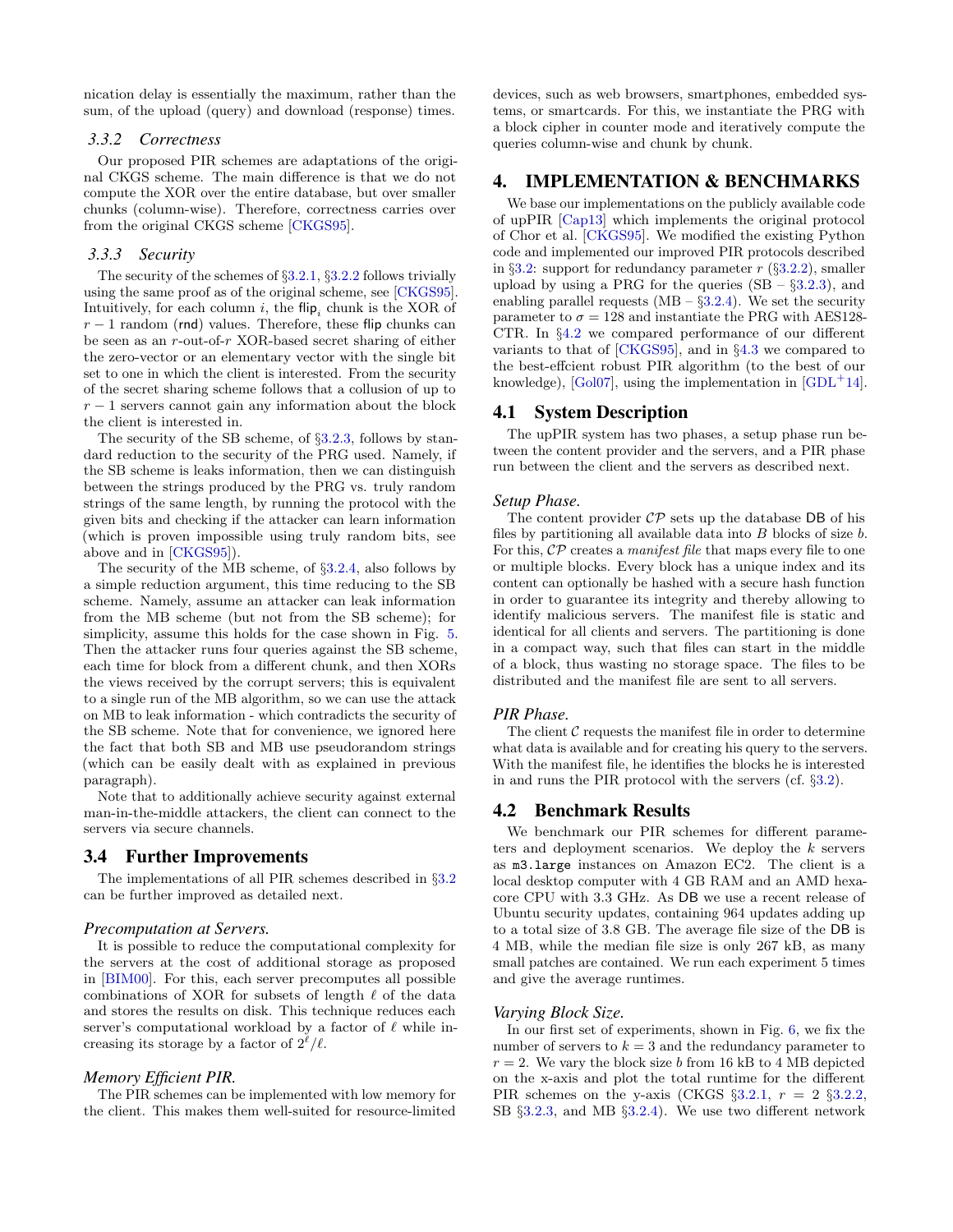<span id="page-6-2"></span>

Figure 8: Server computation time [s] for varying number of servers k, redundancy parameter  $r = 2$ , and block size  $b = 128$  kB.

settings between the client and EC2: a consumer grade DSL connection (1 MBit/s upstream and 16 MBit/s downstream) depicted in the left diagrams (Fig.  $6(a)$  and Fig.  $6(c)$ ) and a WAN connection (350 MBit/s for both up- and downstream) depicted in the right diagrams (Fig.  $6(b)$  and Fig.  $6(d)$ ). The latency averaged to 30 ms for both network settings. In the upper diagrams (Fig.  $6(a)$  and Fig.  $6(b)$ ) we query for a large file that is stored consecutively in the DB (file size 8.5 MB) and in the lower diagrams (Fig.  $6(c)$  and Fig.  $6(d)$ ) we retrieve 10 small files (total size of files 2.9 MB) that are distributed across different chunks of the database. Throughout all measurements the same 10 small files are used to achieve comparable results.

As can be seen from the diagrams, our improved PIR protocols result in larger runtime improvements when the upstream of the network connection is limited (left diagrams for DSL) as the client sends less data (cf. Upload in Tab. [1\)](#page-4-1). Our multi-block PIR scheme MB described in §[3.2.4](#page-3-3) is beneficial when querying for multiple files distributed across multiple chunks (lower diagrams for 10 files).

The computation improvements for the servers cannot be seen clearly in these experiments as for parameters  $r = 2$ and  $k = 3$  the servers have in our protocols only 2/3 of the workload of the original Chor PIR scheme (cf. Server Computation in Tab. [1\)](#page-4-1). Therefore, we vary the number of servers  $k$  in the following experiments.

#### *Server Computation Workload.*

Next we measure the total time that one server needs to respond to a client's query for either the large consecutive file or the 10 small files that are distributed throughout the DB. This server computation time includes expanding the seed (for SB and MB), reading the blocks, and calculating their XOR. The results are depicted in Fig. [8.](#page-6-2) Our schemes benefit from an increasing number of servers  $k$  as the computation time for each server decreases, whereas the original CKGS scheme has a constant server workload that is independent of k. The runtimes for  $r = 2$  and SB are almost identical (for Cons. File and 10 Files, respectively), showing that the seed expansion with a PRG has negligible computation overhead.

#### *Varying Number of Servers.*

Finally, we vary the number of servers and measure the total runtime for the entire PIR protocol, including network communication. From the results depicted in Fig. [7](#page-7-5) we observe that increasing  $k$  only improves the total runtime if the network bandwidth is high enough. For the DSL scenario the higher communication complexity, caused by the downstream from each server, also increases the overall runtime. For the WAN scenario the performance increase is clearly visible, but limited due to the increased communication and computation requirements for the client. The runtime for CKGS increases slightly, because the client has to wait for all k servers to respond and latency in the cloud can vary.

## <span id="page-6-1"></span>4.3 Comparison with [\[Gol07\]](#page-10-8)

We evaluate the recent implementation of  $[GDL<sup>+</sup>14, Gol07]$  $[GDL<sup>+</sup>14, Gol07]$  $[GDL<sup>+</sup>14, Gol07]$ on the same machines and data that we used to benchmark our code and depict the results in Fig. [9.](#page-8-1) All results are for a WAN network connection, therefore the results in Fig. [9\(b\)](#page-8-2) and Fig. [6\(d\)](#page-7-4) are comparable. We show results for their implementation of CKGS, which achieves very similar performance as our CKGS implementation. We compare it with a version of their protocol that allows to query one block per query sequentially and a version that allows to query  $k-1$  blocks per query in parallel. The resulting runtimes are slower than the plain CKGS protocol. However their implementation scales very well with increasing  $k$ , and for large number of servers, may be competitive with ours; more significantly, [\[Gol07\]](#page-10-8) ensure robustness against malicious servers, which we only address by the higher-layer mechanisms of §[5.3.](#page-8-3)

# <span id="page-6-0"></span>5. APPLYING RAID-PIR

PIR protocols can be used for different applications and scenarios, where clients wish to hide the storage locations they are reading. However, the applications may have additional requirements, beyond these provided by basic PIR schemes. Some of these requirements may require significant extensions to existing PIR schemes, or a new scheme; for example, several works study PIR schemes which are robust to benign and/or byzantine failures [\[Gol07,](#page-10-8) [DGH12,](#page-10-6) [DG14\]](#page-10-11). Addition of such properties to RAID-PIR is subject for further research.

However, as we show below, some requirements can be achieved quite easily, by extending RAID-PIR or adding a layer on top of it. In the following, we discuss private retrieval of multi-block objects, PIR lookup mechanisms (identifying the block(s) necessary for a particular query/object), and finally object integrity, availability and accountability.

## 5.1 Private Multi-Block Object Retrieval

PIR schemes allow customers to retrieve an object, without allowing the servers to know which object was retrieved among the set of objects stored; in the case of multi-server PIR schemes such as RAID-PIR, this holds as long as the number of corrupt servers is less than  $r$ . However, many applications involve a collection of objects with significantly different lengths. In this case, using a block size equal to the object size involves significant communication and computation overhead. To reduce this overhead, we would normally use a smaller block size, s.t. retrieving a large object would imply retrieval of all the blocks in the objects. However, when using such a scheme, the number of blocks retrieved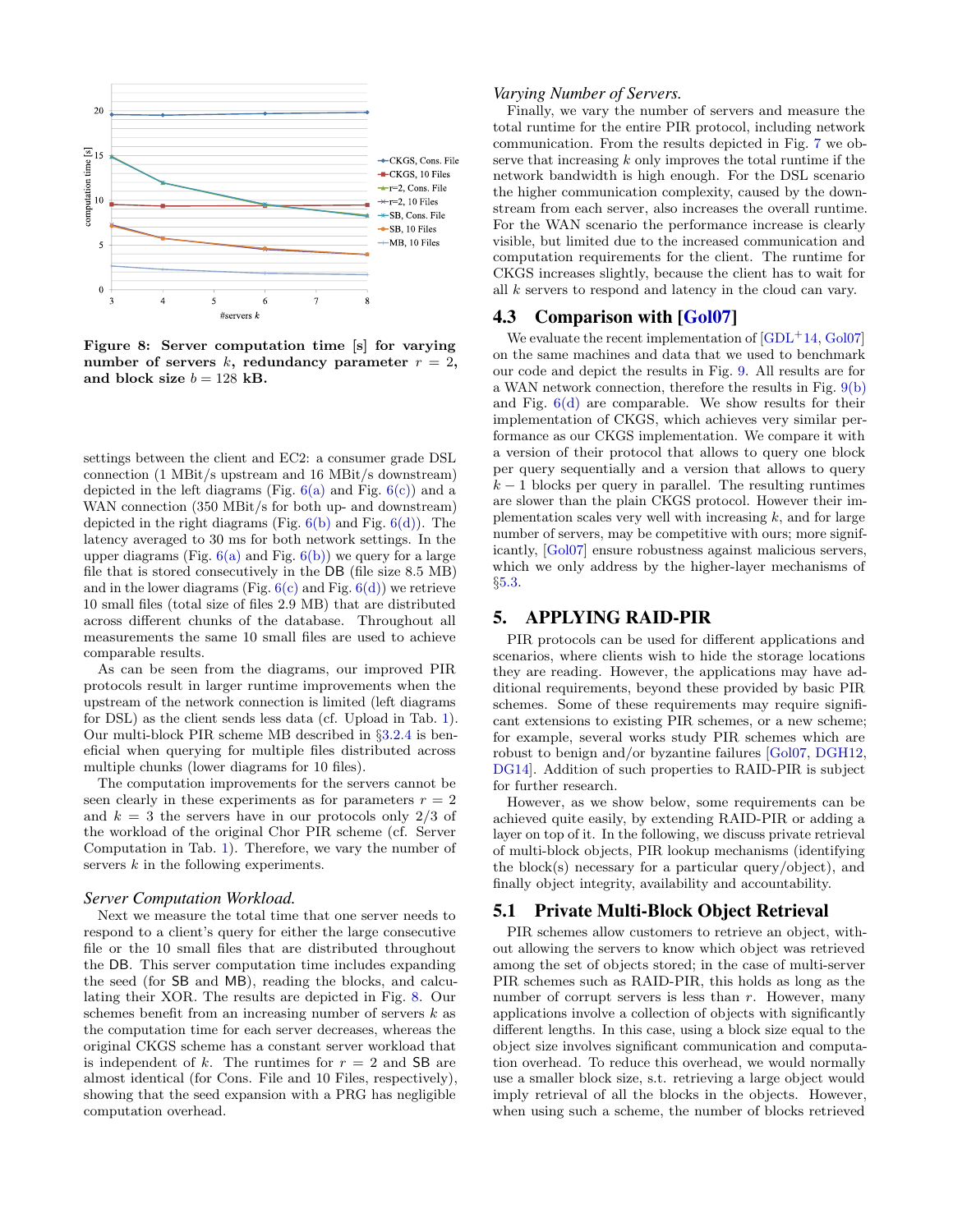<span id="page-7-3"></span><span id="page-7-1"></span><span id="page-7-0"></span>

<span id="page-7-4"></span><span id="page-7-2"></span>Figure 6: Runtimes [s] for varying block sizes b [kB] with  $k = 3$  servers and redundancy parameter  $r = 2$ .

<span id="page-7-5"></span>

Figure 7: Runtimes [s] for varying number of servers k, redundancy parameter  $r = 2$ , and block size  $b = 128$  kB.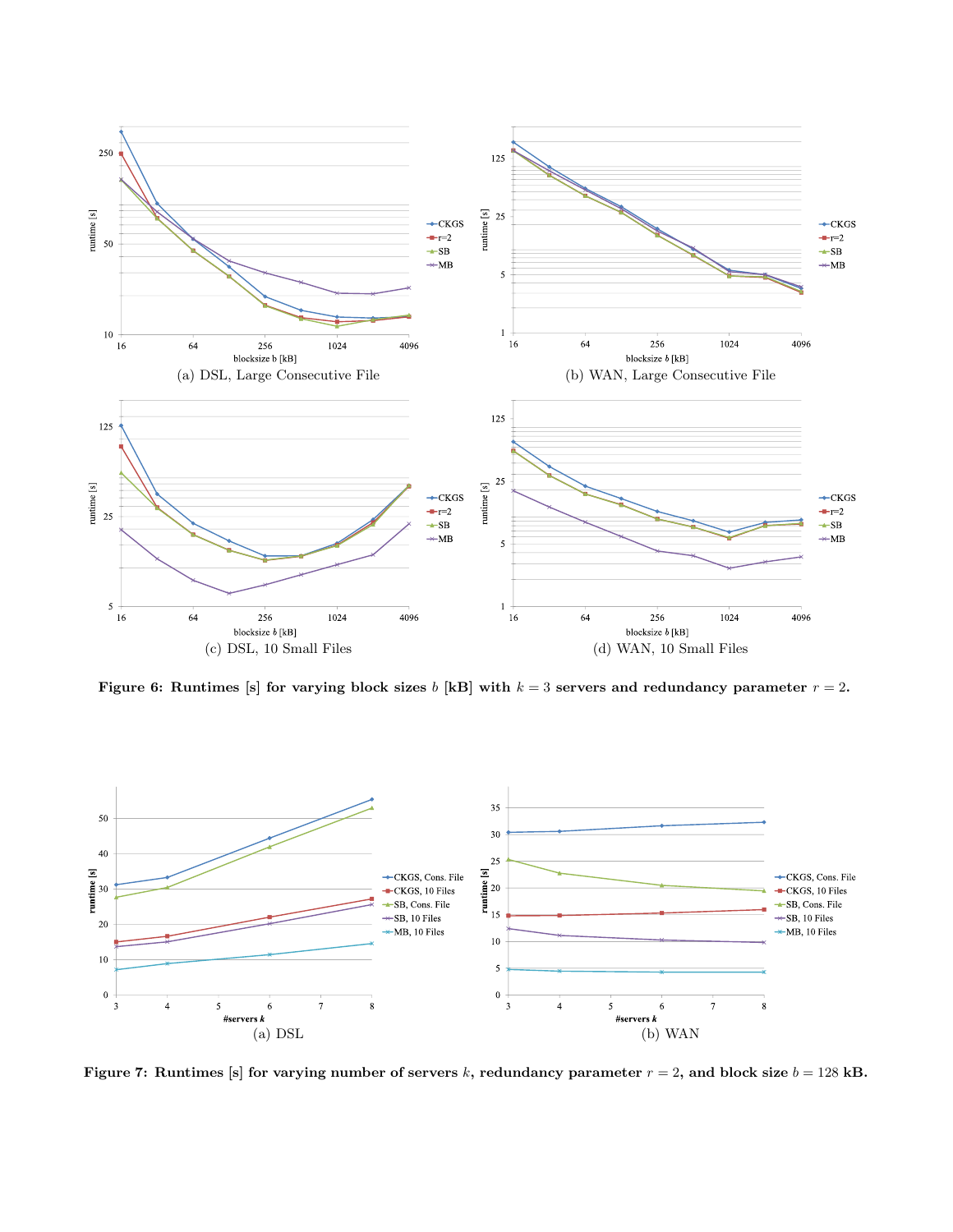<span id="page-8-1"></span>

(a) Runtimes for varying numbers of k for blocksize  $b = 128$  kB and the query of 10 random files.

<span id="page-8-2"></span>(b) Runtimes for different Blocksizes b for  $k = 3$  servers and the query of 10 random files.

Figure 9: Runtimes [s] for [\[Gol07\]](#page-10-8) for varying number of servers k and different block sizes b.

may allow the attacker to identify the object (if it has unique number of blocks) or to know that the object is within the limited set of objects with the same number of blocks.

A trivial way to deal with this concern is to use very large blocks, such that every object will fit within a single block. Alternatively, clients may always retrieve a fixed number of blocks, including blocks they are not interested in, possibly using the parallel block query (§[3.2.4\)](#page-3-3) to reduce the overhead; by using a smaller block size, this design is less wasteful in storage, although it has the same communication cost as the use of blocks of the same total size. Hence, these solutions fix the privacy concern, at the cost of more communication.

In many scenarios, an alternative would be to address the privacy concern by increasing latency. Specifically, if a system has some known distribution of requests, say in rate of  $\beta$  blocks per second (taking into account the total number of blocks in requested objects), then a possible way to hide identity of requested objects would be to request objects at fixed rate of  $\beta$  blocks per second (or a bit higher, to avoid excessive latency), delaying requests if necessary and adding 'dummy' requests if none are present. Again, this combines well with the parallel block query  $(\S 3.2.4)$  $(\S 3.2.4)$ , allowing to retrieve k blocks with each request, improving request (upstream) bandwidth and processing overhead. Further optimizations may be possible, especially when the distribution of requests and of object-sizes is known or has certain properties.

### <span id="page-8-0"></span>5.2 PIR Lookup Mechanisms

PIR schemes allow clients to retrieve a block by specifying the block number, without exposing the block number to eavesdroppers or to the PIR servers. However, in many applications, clients do not necessarily know in advance the block number containing the information they need; instead, they have some higher-layer identifier such as a URL or file name. How can clients learn the block number(s) corresponding to the object identifier without exposing their interest in a particular object?

One solution is used in upPIR [\[Cap13\]](#page-10-0): the content provider maintains a manifest file, mapping all object identifiers to the corresponding block numbers. Clients always retrieve the entire manifest file (from the origin or any server, or even from another location). The manifest file can also allow

to ensure integrity by including a collision-resistant hash of each object, and the origin signs the manifest file itself.

This use of such manifest file is fine, as long as its size is reasonable; it may be less appropriate to ensure privacy for queries to a huge collection of many (smaller) items, such as the Domain Name System, as proposed, e.g., in [\[ZHS07\]](#page-11-4); in such cases, the distribution of the manifest file may cause significant overhead, esp. if it has to be updated periodically.

In such cases, where distributing a manifest file causes significant overhead, it may be better to use other approaches. A simple approach is to store an object with identifier (URL)  $i$ , in block  $h(i)$  where h is a hash function; this has obvious limitations, in particular, no control over placement. More elaborate schemes for object lookup in PIR based on keywords or identifiers were studied, e.g., [\[CGN98\]](#page-10-12).

# <span id="page-8-3"></span>5.3 Object Integrity, Availability and Accountability

PIR schemes do not necessarily ensure integrity. Namely, a benign or malicious (byzantine) failure in one or more of the servers, may result in clients receiving corrupt data. Some PIR schemes are robust, i.e., designed to handle benign failures, or even byzantine failures, e.g., [\[DG14,](#page-10-11) [DGH12\]](#page-10-6). Our RAID-PIR constructions, however, are not robust to server failures; it is an interesting challenge to adopt them to achieve robustness (with comparable performance). However, we note that clients may easily recover from failure of few servers, by using only the operative servers in the protocol. We now show how to take advantage of this and use RAID-PIR to ensure integrity, availability and accountability.

We first explain how to ensure object integrity: one natural solution is for the origin to sign every object, and to provide the signature as part of the object from the servers. Alternatively, when a manifest file is used, the origin can only sign the manifest file, and include therein a collision-resistant hash value for each object (cf. [\[Cap13\]](#page-10-0)). In some applications, the content 'belongs' to a specific customer of the origin; in this case, the origin may use a Message Authentication Code (MAC), for improved efficiency (cf. to signature schemes).

The above mechanisms only allow the client to detect when it receives a corrupted object; this still allows one corrupt server to deny service to the PIR. However, we can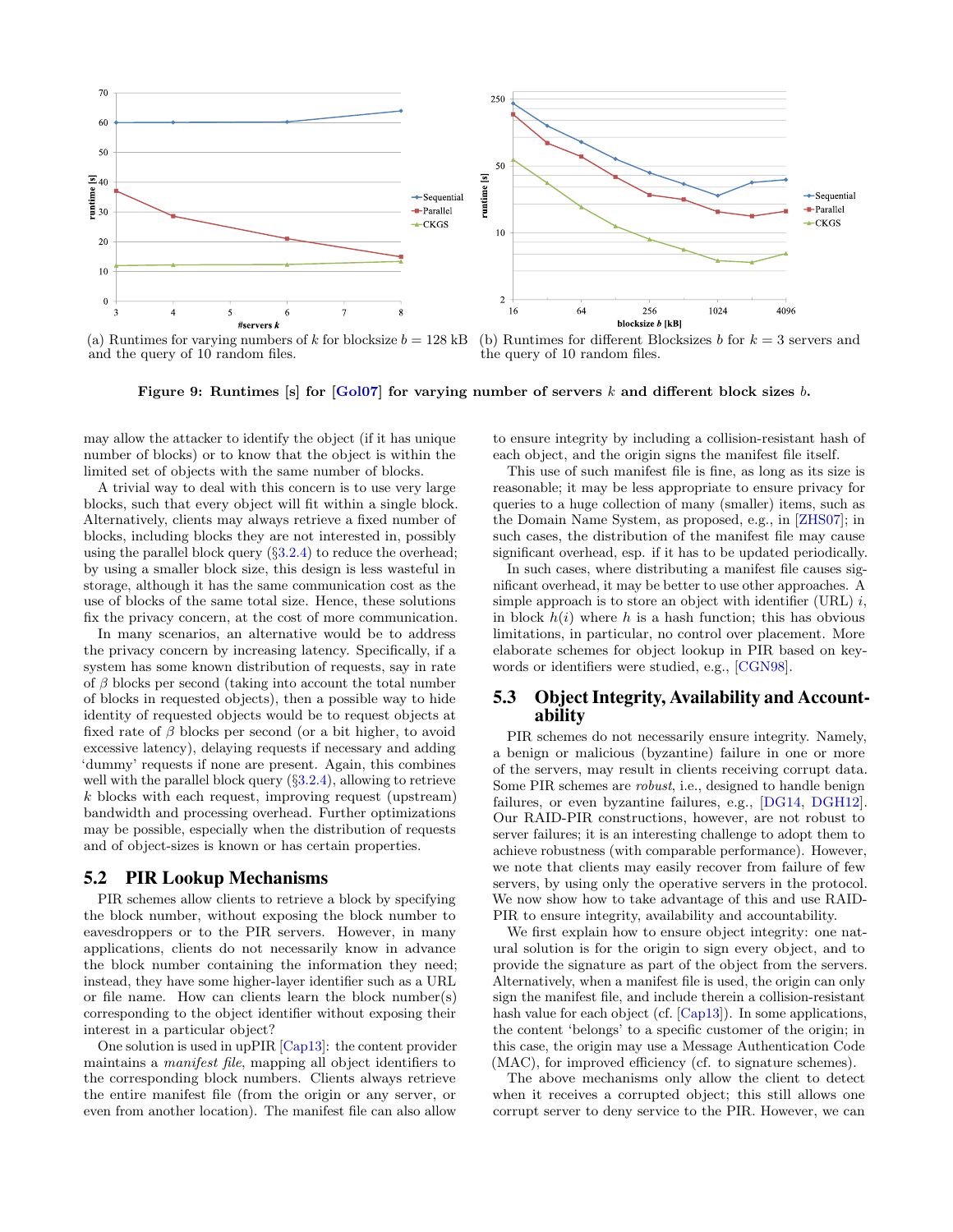efficiently deal with this threat, as follows: First, we assume that all the communication between client and each server is protected, and in particular authenticated (typically using a MAC). This allows the client to ignore servers to which there are repeated communication failures. We therefore focus on servers corruptions (and assume that all messages are received correctly as sent).

Second, we assume that the client uses some of the mechanisms above, e.g., signed objects, to detect corrupted objects. It remains to explain how we deal with this case, i.e., client receiving corrupted objects due to a server failure. In this case, the client proceeds with a resolution protocol, which identifies the corrupted server, as follows.

(A) The client simply re-sends the same query to the servers; however, this time it indicates that the responses should be *signed*. If the client detects that the server failed, by not returning the same response as before (or not returning a valid signature), then the client marks this server as 'bad' and continues the protocol with the remaining servers. The signature is over both the request received by the server and over the response.

(B) Once the client receives the signatures from all the (operative) servers, then it selects one or more of the servers, and sends the corresponding signed responses from these servers to the content origin or a trusted third party. The origin can validate that the response is valid; if not, it would blacklist that server so that all clients will stop using it.

If clients wish to preserve query privacy from the origin, then they should send less than  $r$  of the responses from the servers to the origin (each containing the corresponding request that the client sent to that server). However, surely, after few such interferences, a faulty server would certainly be detected.

## <span id="page-9-0"></span>6. RELATED WORK

Below we summarize related work for PIR with multiple servers or a single server, and oblivious RAMs.

### *Multi-server PIR.*

The first work on PIR by Chor et al. [\[CKGS95\]](#page-10-5) introduced information theoretically secure PIR in a setting with multiple servers. [\[Gol07\]](#page-10-8) proposes multi-server PIR schemes with stronger robustness properties than our protocols, but these protocols are more complicated and use computationally more demanding cryptographic primitives (Shamir secret sharing or even homomorphic encryption). An experimental comparison of the multi-server PIR schemes of [\[CKGS95\]](#page-10-5) and [\[Gol07\]](#page-10-8) was given in [\[OG11\]](#page-10-7). [\[Cap13\]](#page-10-0) implemented Chor et al.'s PIR scheme [\[CKGS95\]](#page-10-5) for different block sizes in order to efficiently and privately retrieve security updates with similar performance as downloading the file via FTP. A robust multi-server PIR scheme that allows multi-block queries was introduced in [\[HHG13\]](#page-10-13). Efficiency of robust multi-server PIR was improved in [\[DGH12,](#page-10-6) [DG14\]](#page-10-11). Multi-server PIR with verifiability was proposed in [\[ZSN14\]](#page-11-5).

#### *Single-Server PIR.*

Private Information Retrieval with a single computationally bounded server was proposed in [\[KO97\]](#page-10-14) and is often referred to as Computationally Private Information Retrieval (CPIR). Since then, several CPIR schemes have been proposed, e.g., with polylogarithmic communication [\[CMS99\]](#page-10-15); a survey of several CPIR schemes is given in [\[OI07\]](#page-11-6). In [\[CMO00\]](#page-10-16) it was shown that CPIR implies Oblivious Transfer which gives strong evidence that CPIR cannot be constructed based on weak computational assumptions such as one-way functions. [\[SC07\]](#page-11-7) show that non-trivial CPIR protocols implemented on standard PC hardware are orders of magnitude less time-efficient than trivially transferring the entire database. A lattice-based CPIR scheme was proposed in [\[MG08\]](#page-10-17) and experiments in [\[OG11\]](#page-10-7) demonstrate that this scheme can be more efficient than downloading the database. By using a trusted hardware token, the computational assumptions for CPIR can be circumvented and information theoretic security can be achieved, e.g., as shown in [\[WDDB06,](#page-11-8) [YDDB08,](#page-11-9) [DYDW10\]](#page-10-18). In [\[MBC13b\]](#page-10-19) it was shown how to exploit the massive parallelism available in cloud computing to split the server's workload on multiple machines using MapReduce. A CPIR scheme with multiple queries was given in [\[GKL10\]](#page-10-20). [\[DG14\]](#page-10-11) constructs a hybrid CPIR protocol that combines the multi-server PIR protocol of Goldberg [\[Gol07\]](#page-10-8) with the single-server CPIR protocol of Melchor and Gaborit [\[MG08\]](#page-10-17), for security even if all servers are corrupted.

#### *Oblivious RAM.*

Oblivious RAM (ORAM) [\[GO96\]](#page-10-21) is more powerful than PIR as it allows not only private retrieval of data, but also private write-access. Burst ORAM [\[DSS14\]](#page-10-22) allows efficient online requests through pre-computation. A combination of ORAM and PIR was presented recently in [\[MBC13a\]](#page-10-23).

# <span id="page-9-1"></span>7. CONCLUSION AND FUTURE WORK

We presented RAID-PIR, a family of simple and practical multi-server PIR schemes, which are efficient in computation, storage and communication, especially upload from clients. Due to its simplicity and efficiency, RAID-PIR can be used by practical systems. We evaluated the efficiency of RAID-PIR, however, we plan to further extend the evaluation and report in full version of this work; in particular, use of larger database as well as of shorter blocks, may be more realistic, and also would show better the advantage of the PRG technique of §[3.2.3.](#page-2-3)

RAID-PIR does not provide built-in robustness against faulty servers, however, we show (in  $\S5.3$ ) how to efficiently use it to handle erroneous or malicious servers. It would be an interesting challenge, to find another RAID-PIR mode, that will provide fault-tolerance, this may also help speed up results (by not waiting for response from slowest server). Of course, the challenge is to maintain the RAID-like simplicity and efficiency.

#### *Acknowledgements.*

We thank the anonymous reviewers of ACM CCSW 2014 for their helpful comments on our paper. We also thank the authors of [\[Cap13\]](#page-10-0) for making their implementation publicly available and the authors of  $[GDL+14]$  $[GDL+14]$  for sharing their code with us. Thanks also to Ian Goldberg for clarifying the right algorithm for our evaluation.

This work was supported by the German Federal Ministry of Education and Research (BMBF) within EC SPRIDE, by the Hessian LOEWE excellence initiative within CASED, by the Israeli ministry of science, technology and space, by the Israeli Cyber-security department of prime minister office, by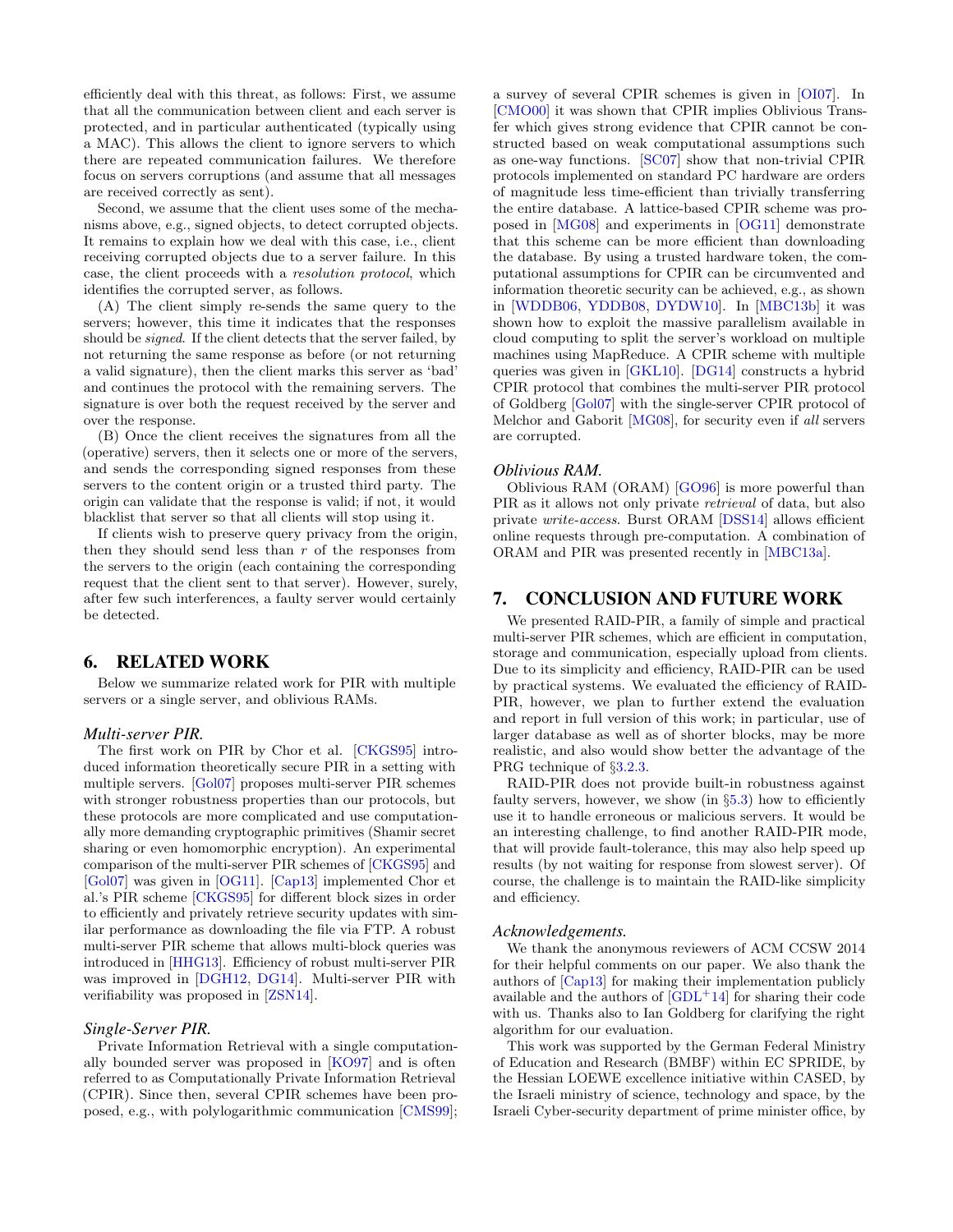the Israel Science Foundation (grant 1354/11), and by the European Union Seventh Framework Program (FP7/2007-2013) under grant agreement n. 609611 (PRACTICE). Part of this work was done while the second author visited Saarland university.

# 8. REFERENCES

- <span id="page-10-3"></span>[BDG14] Nikita Borisov, George Danezis, and Ian Goldberg. DP5: A private presence service. Technical Report 2014-10, Centre for Applied Cryptographic Research (CACR), University of Waterloo, May, 2014.
- <span id="page-10-9"></span>[BIM00] Amos Beimel, Yuval Ishai, and Tal Malkin. Reducing the servers computation in private information retrieval: PIR with preprocessing. In Advances in Cryptology – CRYPTO'00, volume 1880 of LNCS, pages 55–73. Springer, 2000.
- <span id="page-10-1"></span>[BKOI07] Dan Boneh, Eyal Kushilevitz, Rafail Ostrovsky, and William E. Skeith III. Public key encryption that allows PIR queries. In Advances in Cryptology – CRYPTO'07, volume 4622 of LNCS, pages 50–67. Springer, 2007.
- <span id="page-10-0"></span>[Cap13] Justin Cappos. Avoiding theoretical optimality to efficiently and privately retrieve security updates. In Financial Cryptography and Data Security (FC'13), volume 7859 of LNCS, pages 386–394. Springer, 2013.
- <span id="page-10-12"></span>[CGN98] Benny Chor, Niv Gilboa, and Moni Naor. Private information retrieval by keywords. Cryptology ePrint Archive, Report 1998/003, 1998. <http://eprint.iacr.org/1998/003>.
- <span id="page-10-5"></span>[CKGS95] Benny Chor, Eyal Kushilevitz, Oded Goldreich, and Madhu Sudan. Private information retrieval. In Foundations of Computer Science (FOCS'95), pages 41–50. IEEE, 1995.
- <span id="page-10-16"></span>[CMO00] Giovanni Di Crescenzo, Tal Malkin, and Rafail Ostrovsky. Single database private information retrieval implies oblivious transfer. In Advances in Cryptology – EUROCRYPT'00, volume 1807 of LNCS, pages 122–138. Springer, 2000.
- <span id="page-10-15"></span>[CMS99] Christian Cachin, Silvio Micali, and Markus Stadler. Computationally private information retrieval with polylogarithmic communication. In Advances in Cryptology – EUROCRYPT'99, volume 1592 of LNCS, pages 402–414. Springer, 1999.
- <span id="page-10-11"></span>[DG14] Casey Devet and Ian Goldberg. The best of both worlds: Combining information-theoretic and computational PIR for communication efficiency. In Privacy Enhancing Technologies Symposium (PETS'14), volume 8555 of LNCS, pages 63–82. Springer, 2014.
- <span id="page-10-6"></span>[DGH12] Casey Devet, Ian Goldberg, and Nadia Heninger. Optimally robust private information retrieval. In USENIX Security'12, pages 269–283. USENIX, 2012.
- <span id="page-10-22"></span>[DSS14] Jonathan Dautrich, Emil Stefanov, and Elaine Shi. Burst ORAM: Minimizing ORAM response times for bursty access patterns. In USENIX Security'14. USENIX, 2014.
- <span id="page-10-18"></span>[DYDW10] Xuhua Ding, Yanjiang Yang, Robert H. Deng, and Shuhong Wang. A new hardware-assisted PIR with  $O(n)$  shuffle cost. *International* Journal of Information Security, 9(4):237–252, 2010.
- <span id="page-10-10"></span>[GDL<sup>+</sup>14] Ian Goldberg, Casey Devet, Wouter Lueks, Ann Yang, Paul Hendry, and Ryan Henry. Percy++ project on SourceForge. <http://percy.sourceforge.net>, 2014. Version 1.0.0. Pre-release version supplied by the authors.
- <span id="page-10-4"></span>[GHS14] Yossi Gilad, Amir Herzberg, and Michael Sudkovitch. CDN-on-Demand: Fighting DoS with Untrusted Clouds. Work in progress, 2014.
- <span id="page-10-20"></span>[GKL10] Jens Groth, Aggelos Kiayias, and Helger Lipmaa. Multi-query computationally-private information retrieval with constant communication rate. In Public Key Cryptography (PKC'10), volume 6056 of LNCS, pages 107–123. Springer, 2010.
- <span id="page-10-21"></span>[GO96] Oded Goldreich and Rafail Ostrovsky. Software protection and simulation on oblivious RAMs. J. of the ACM (JACM), 43(3):431–473, 1996.
- <span id="page-10-8"></span>[Gol07] Ian Goldberg. Improving the robustness of private information retrieval. In IEEE Symposium on Security and Privacy (S&P'07), pages 131–148. IEEE, 2007.
- <span id="page-10-13"></span>[HHG13] Ryan Henry, Yizhou Huang, and Ian Goldberg. One (block) size fits all: PIR and SPIR with variable-length records via multi-block queries. In Network and Distributed System Security (NDSS'13). The Internet Society, 2013.
- <span id="page-10-14"></span>[KO97] Eyal Kushilevitz and Rafail Ostrovsky. Replication is not needed: Single database, computationally-private information retrieval. In Foundations of Computer Science (FOCS'97), pages 364–373. IEEE, 1997.
- <span id="page-10-23"></span>[MBC13a] Travis Mayberry, Erik-Oliver Blass, and Agnes Hui Chan. Path-PIR: Lower worst-case bounds by combining ORAM and PIR. Cryptology ePrint Archive, Report 2013/086, 2013. <http://eprint.iacr.org/2013/086>.
- <span id="page-10-19"></span>[MBC13b] Travis Mayberry, Erik-Oliver Blass, and Agnes Hui Chan. PIRMAP: Efficient private information retrieval for MapReduce. In Financial Cryptography and Data Security  $(FC'13)$ , volume 7859 of *LNCS*, pages 371–385. Springer, 2013.
- <span id="page-10-17"></span>[MG08] Carlos Aguilar Melchor and Philippe Gaborit. A fast private information retrieval protocol. In IEEE International Symposium on Information Theory (ISIT'08), pages 1848–1852. IEEE, 2008.
- <span id="page-10-2"></span>[MOT<sup>+</sup>11] Prateek Mittal, Femi G. Olumofin, Carmela Troncoso, Nikita Borisov, and Ian Goldberg. PIR-Tor: Scalable anonymous communication using private information retrieval. In USENIX Security'11. USENIX, 2011.
- <span id="page-10-7"></span>[OG11] Femi G. Olumofin and Ian Goldberg. Revisiting the computational practicality of private information retrieval. In Financial Cryptography and Data Security (FC'11), volume 7035 of LNCS, pages 158–172. Springer, 2011.